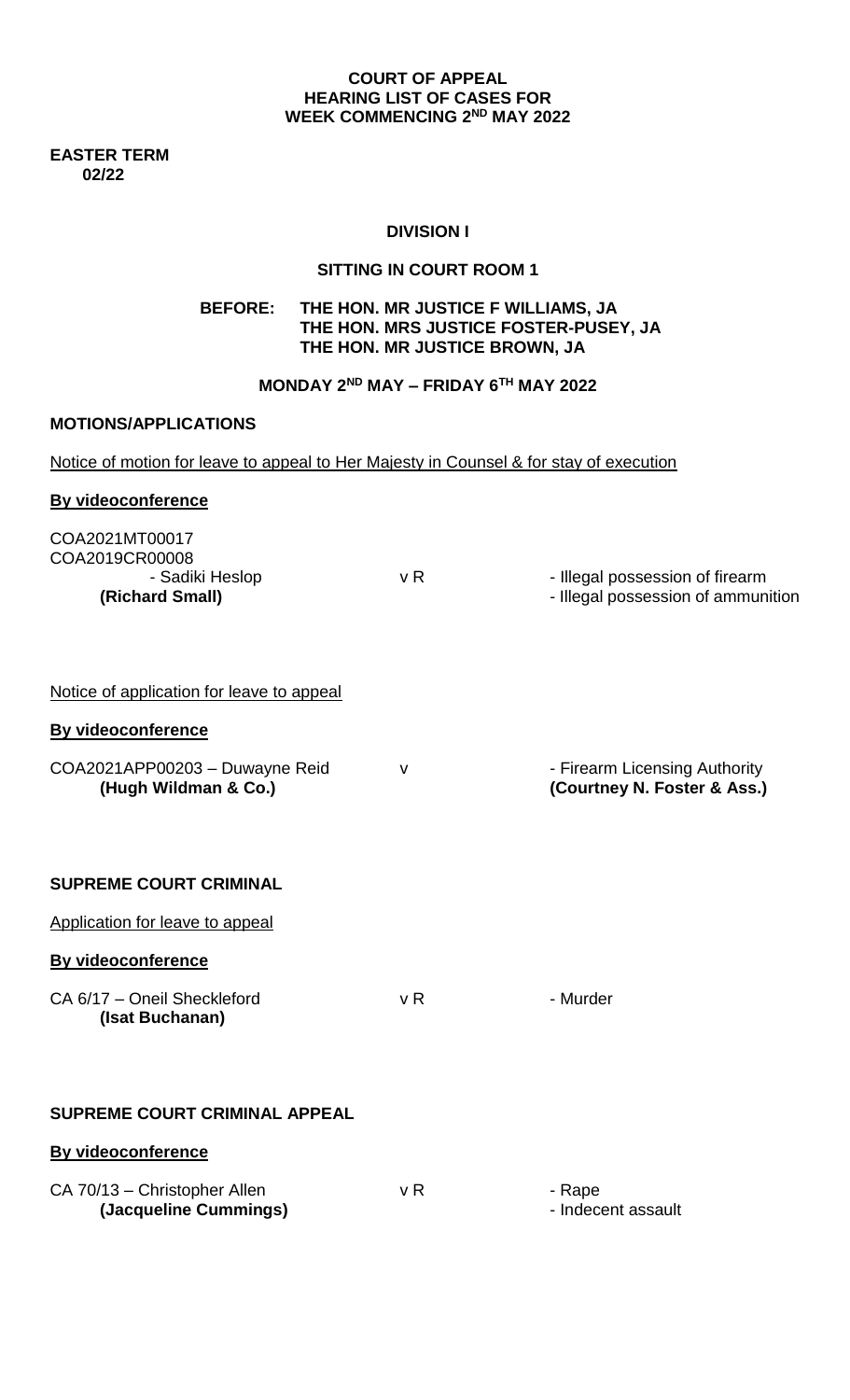### **DIVISION II**

## **SITTING IN COURT ROOM 2**

### **BEFORE: THE HON. MISS JUSTICE P WILLIAMS, JA THE HON. MISS JUSTICE SIMMONS, JA THE HON. MR JUSTICE LAING, JA (AG)**

**MONDAY 2ND MAY – FRIDAY 6TH MAY 2022**

### **MOTIONS/APPLICATIONS**

Notice of application for extension of time to file notice & grounds of appeal

#### **By videoconference**

**By videoconference**

COA2021APP00184 – Headley Moore v v · Warren Shaw **(Leroy Equiano) (Brown & Shaw)** 

**(Director of State Proceedings)** 

Notice of application for extension of time to file submissions and for leave to abandon original grounds of appeal & for supplemental grounds to stand

| COA2022APP00058<br>CA 53/14 - Andre Green<br>(Leroy Equiano)                          | v R | - Illegal possession of firearm<br>- Illegal possession of ammunition<br>- Malicious destruction of property |
|---------------------------------------------------------------------------------------|-----|--------------------------------------------------------------------------------------------------------------|
| Notice of application for extension of time to file appeal & for permission to appeal |     |                                                                                                              |

### **By videoconference**

| COA2021APP00185 - Kevin Bertram | - Firearm Licensing Authority   |
|---------------------------------|---------------------------------|
| (John Clarke)                   | <b>Review Board</b>             |
|                                 | - Minister of National Security |

### **SUPREME COURT CRIMINAL**

| Application for leave to appeal             |     |          |
|---------------------------------------------|-----|----------|
| <b>By videoconference</b>                   |     |          |
| CA 7/17 – Chadrick Gordon<br>(Bert Samuels) | v R | - Murder |

)

#### **SUPREME COURT CRIMINAL APPEAL**

#### **By videoconference**

| CA 48/14 - Andre Green<br>(Leroy Equiano) | v R | - Illegal possession of firearm<br>- Illegal possession of ammunition<br>- Malicious destruction of property |
|-------------------------------------------|-----|--------------------------------------------------------------------------------------------------------------|
| CA 53/18 - Hymru Thompson                 | v R | - Illegal possession of firearm<br>- Illegal possession of ammunition<br>- Malicious destruction of property |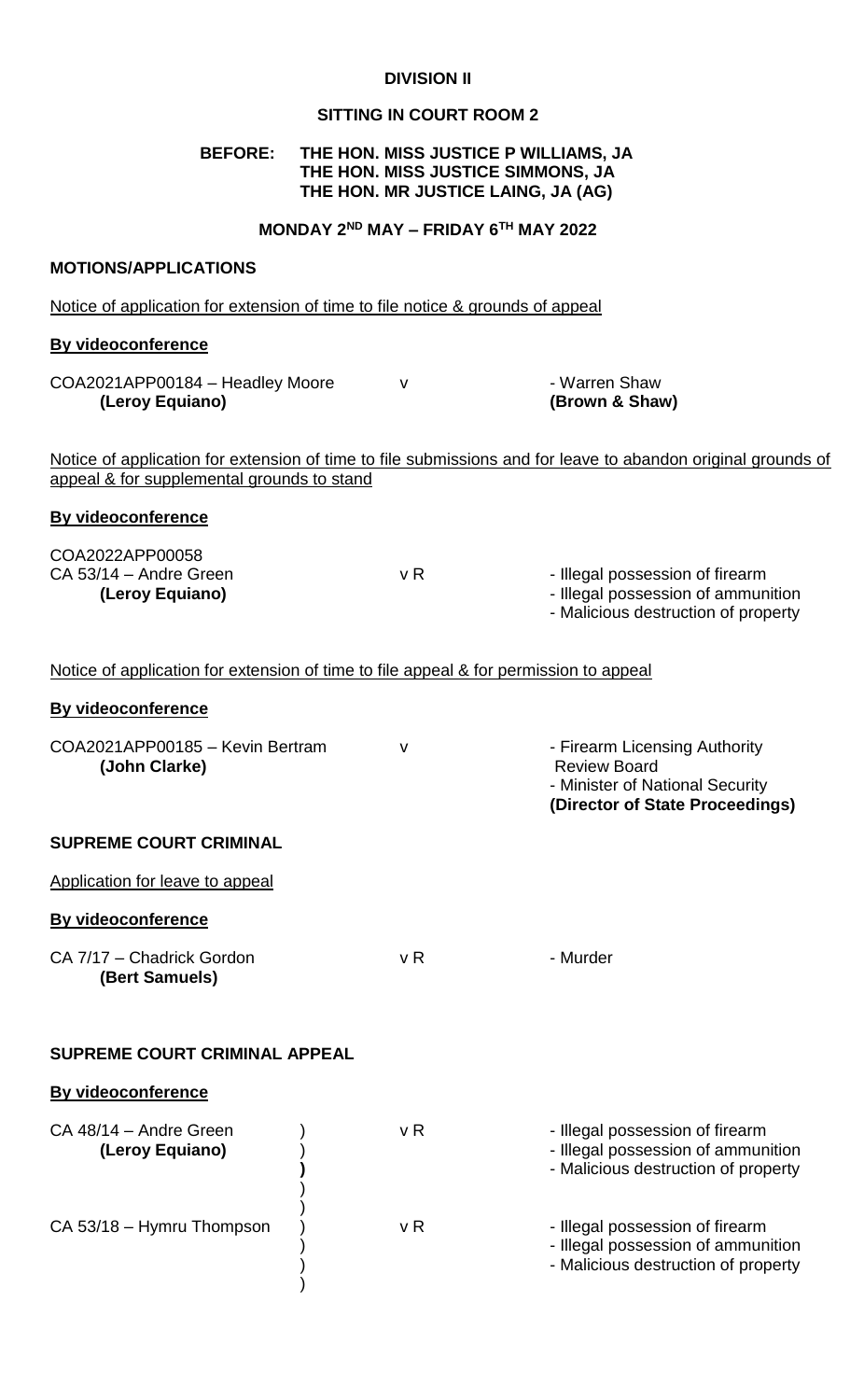### **PARISH COURT CRIMINAL APPEAL**

### **By videoconference**

 $COA2021PCCRO0014 - Gilbert Smith$  v R - Failing to comply with a lawful

**(Dwight Reece) requirement Pursuant to section 33**  of the Independent Commission of Investigations Act

### **CHAMBERS**

### **BEFORE THE HONOURABLE MRS JUSTICE FOSTER-PUSEY, JA ON TUESDAY 3 RD MAY 2022.**

**Case management conference & Notice of application for extension of time to file record of appeal & Skeleton Arguments** 

### **2:00 PM – By teleconference**

COA2022APP00040 – 42 COA2021CV00007, 22 & 90 – Kevin Sudeall V V - Garfield Sinclair - Joyce Ramdeen Sudeall **Access 12 Contract Contract Access** - Lynse Ha Sinclair **(Legal Chambers) (Earle & Wilson)**

### **Notices of application for stay of execution and relief from sanction**

### **2:15 PM – By teleconference**

COA2022APP00065 COA2022APP00074 COA2022CV00034 **(Nea/Lex) (Jean Williams)**

- Donald Jackson v - Hermine McFarlane

### **BEFORE THE HONOURABLE MR JUSTICE BROWN, JA ON TUESDAY 3 RD MAY 2022.**

### **Case management conference**

### **2:00 PM – By teleconference**

CA 29/18 – Fred Campbell  $V$   $V$  - The Attorney General of Jamaica

**(Curtis Daniel Cochrane) (Director of State Proceedings)** 

#### **Case management conference**

### **2:15 PM – By teleconference**

COA2021MS00001 – Michael Reid v v - Real Estate Board **(Isat Buchanan) (Gillian Burgess)**